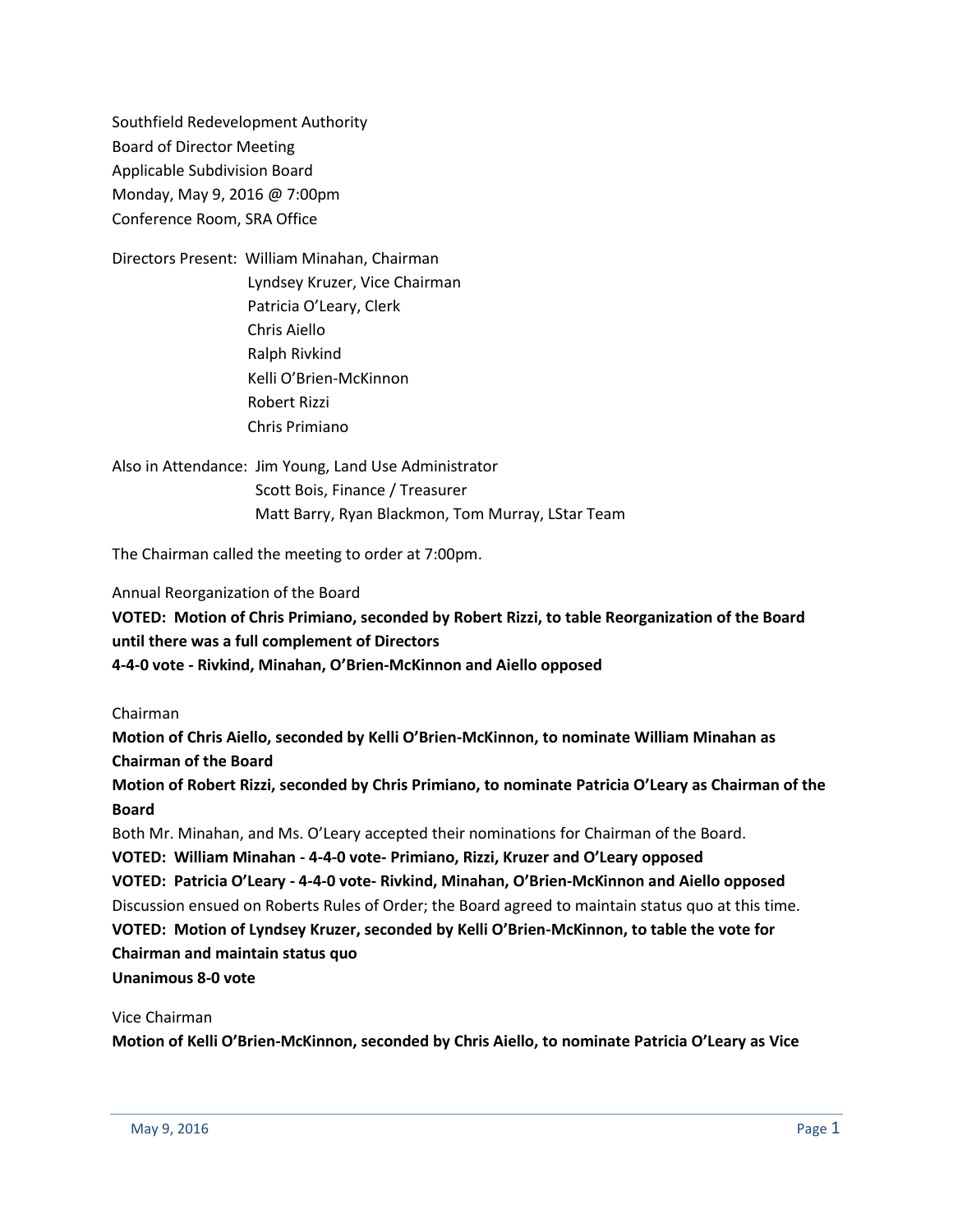# **Chairman**

**Motion of William Minahan, seconded by Chris Aiello, to nominate Lyndsey Kruzer as Vice Chairman** Ms. Kruzer and Ms. O'Leary both accepted their nominations for Vice Chairman.

**VOTED: Patricia O'Leary - 3-4-1 vote- Rivkind, Minahan, O'Brien-McKinnon and Aiello opposed/Kruzer abstained**

**VOTED: Lyndsey Kruzer - 4-0-4 vote - Primiano, Rizzi, O'Leary and Kruzer abstained** Ms. Kruzer was elected Vice Chairman.

## Clerk

**Motion of Ralph Rivkind, seconded by William Minahan, to nominate Chris Aiello as Clerk Motion of Lyndsey Kruzer, seconded by Robert Rizzi, to nominate Patricia O'Leary as Clerk** Mr. Aiello and Ms. O'Leary both accepted their nominations for Clerk **VOTED: Chris Aiello - 4-0-4 vote - Primiano, Rizzi, Kruzer and O'Leary abstained VOTED: Patricia O'Leary - 5-0-3 vote - Rivkind, O'Brien-McKinnon and Aiello abstained** Ms. O'Leary was elected Clerk.

## **Minutes**

**VOTED: Motion of Kelli O'Brien-McKinnon, seconded by Lyndsey Kruzer, to accept the minutes of the Board of Directors meeting held on April 25, 2016 Unanimous 8-0 vote to approve**

7:00PM PUBLIC HEARING- Amendments to the Zoning and Land Use By-Laws for NAS South Weymouth. The Public Hearing opened at 7:15pm. Mr. Barry noted that LStar had submitted two petitions for zoning amendment proposals to Weymouth Town Council for their consideration. One proposal was for a Solar PV Overlay District for the capped West Gate Landfill (WGL); the other proposal was for a re-zone of property adjacent to White Street from OS-W to R-1.

## Solar Proposal

Mr. Blackmon presented LStar's proposal for a Ground Mounted Solar PV Overlay District on a portion of Weymouth's Open Space District, located entirely in the Weymouth portion of Southfield.

Ms. Kruzer was informed that LStar would own the energy produced, that NAVY still owned that parcel of land, and that land transfer discussions with NAVY were ongoing.

Mr. Rivkind was informed that there was no legal requirement that the energy produced in the Ground Mounted Solar PV Overlay District had to be used exclusively in the Weymouth portion of Southfield. Public Comments on the solar proposal -

Steve LeMott, Weymouth, was informed that the solar project would have a lifespan of about 20-25 years, would not impact the WGL cap, and that LStar would be the responsible party/owner for the project/property.

## White Street Proposal

Mr. Murray presented LStar's proposal for an R-1 Low Density District in a portion of Weymouth's Open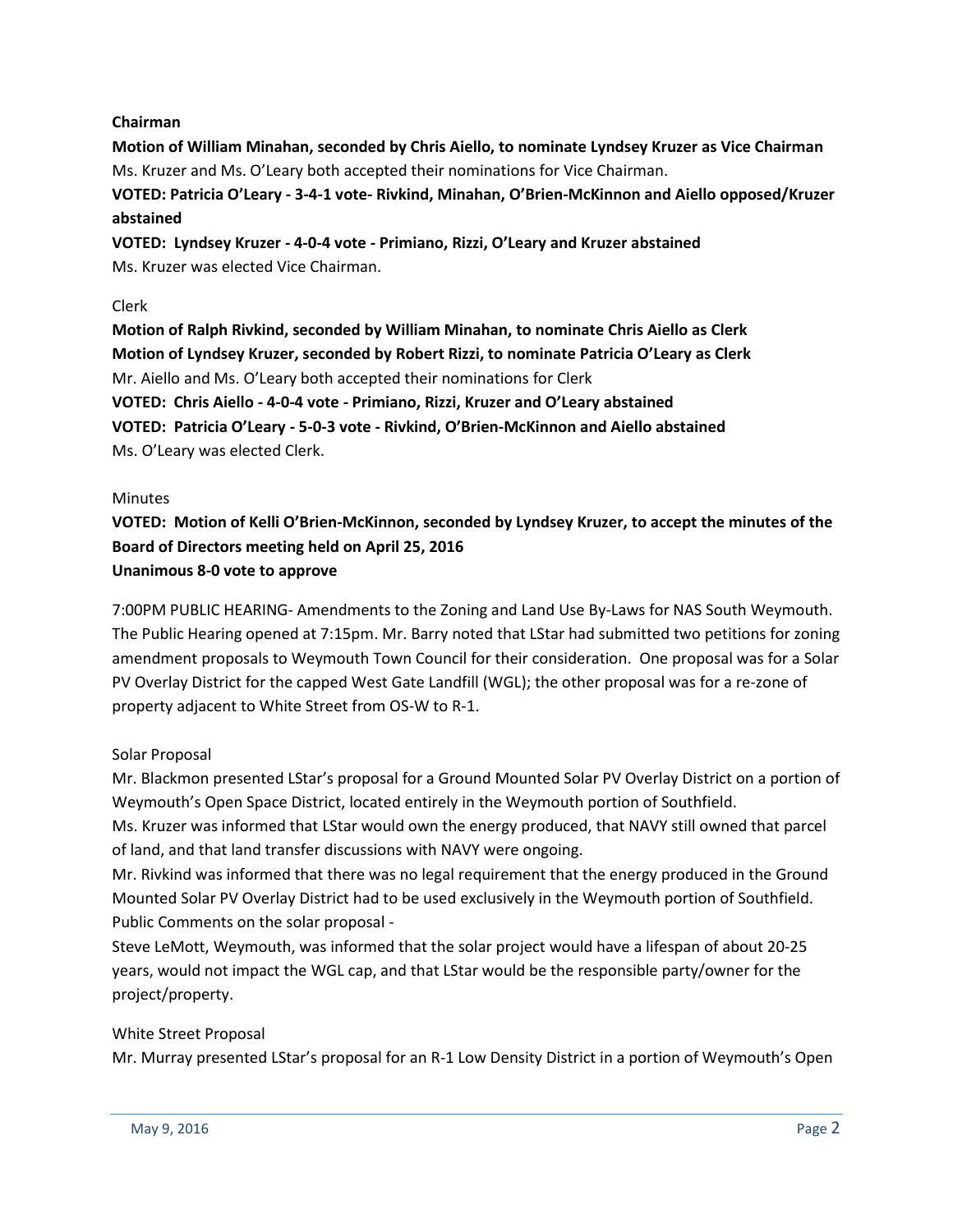Space District. LStar's proposal would create a cul-de-sac with six (6) single family house lots fronting on White Street, plus an open space/buffer strip along Shea Memorial Drive. There would be pedestrian access only to Shea Memorial Drive; resolving traffic concerns of the White Street residents.

The house Lots would be 25,000 square feet, 120 foot minimum lot width, 2.5 story max height; single family homes would be built following the character of the neighborhood, and utilities would tie into existing utilities on White Street.

Mr. Primiano was informed that the house lots would be assessed a Southfield district tax rate because the land was still part of the Southfield district.

Ms. Kruzer was informed that the Southfield Landowners Association would maintain the open space/buffer strip along Shea Memorial Drive.

Mr. Barry indicated that LStar may establish an arrangement with an entity such as Wildlands Trust to own and maintain Southfield open space areas, in perpetuity.

Public Comments on the White Street proposal -

James Keenan, Weymouth, was informed that White Street would extend onto Southfield property. Matt Quinlan, Weymouth, was informed that the island in the White Street cul-de-sac would be part of the public roadway and would typically be maintained by neighbors.

Lisa Halloran, Weymouth, was informed that bollards at both ends of the 20 ft. wide pedestrian walkway would prevent vehicle access to/from Shea Memorial Drive.

Keith Nastasia, Weymouth, indicated that the White Street residents were very pleased with the plan.

# **VOTED: Motion of Kelli O'Brien-McKinnon, seconded by Chris Aiello, to close the Public Hearing Unanimous 8-0 vote**

The hearing closed at 7:55PM.

A vote of the Board of Directors was not required.

FY17 Budget was tabled to the next meeting.

Free Cash Appropriation – Legal Budget Line Item

Mr. Bois stated the FY16 Legal Budget (discussed at a prior meeting) needed to be increased from \$150K to \$210K. Costs incurred to date were \$190K. Additional services included the previously released Estoppel, the DOT Parkway Extension project, and the State's effort to refinance the Phase 1 Parkway bond. An update on the Legal budget will occur at the first BOD meeting in June.

Ms. Kruzer noted a need to control legal costs and to re-evaluate SRA's engagement with Legal Counsel in order to spend as prudently as possible.

Mr. Rivkind stated that outside parties made requests not contemplated in the Budget that required utilization of SRA Legal Counsel. SRA paid large legal fees on Master Developer issues with no compensation from LStar; and has taken on additional responsibilities that are not part of the new Legislation. Mr. Rivkind further stated that LStar should agree to reimburse SRA for certain legal fees so the Board could stop appropriating from free cash, and avoid any additional burden on Southfield tax payers.

The Chairman directed Ms. Kruzer to work with the Agreement Workgroup in order to collaborate on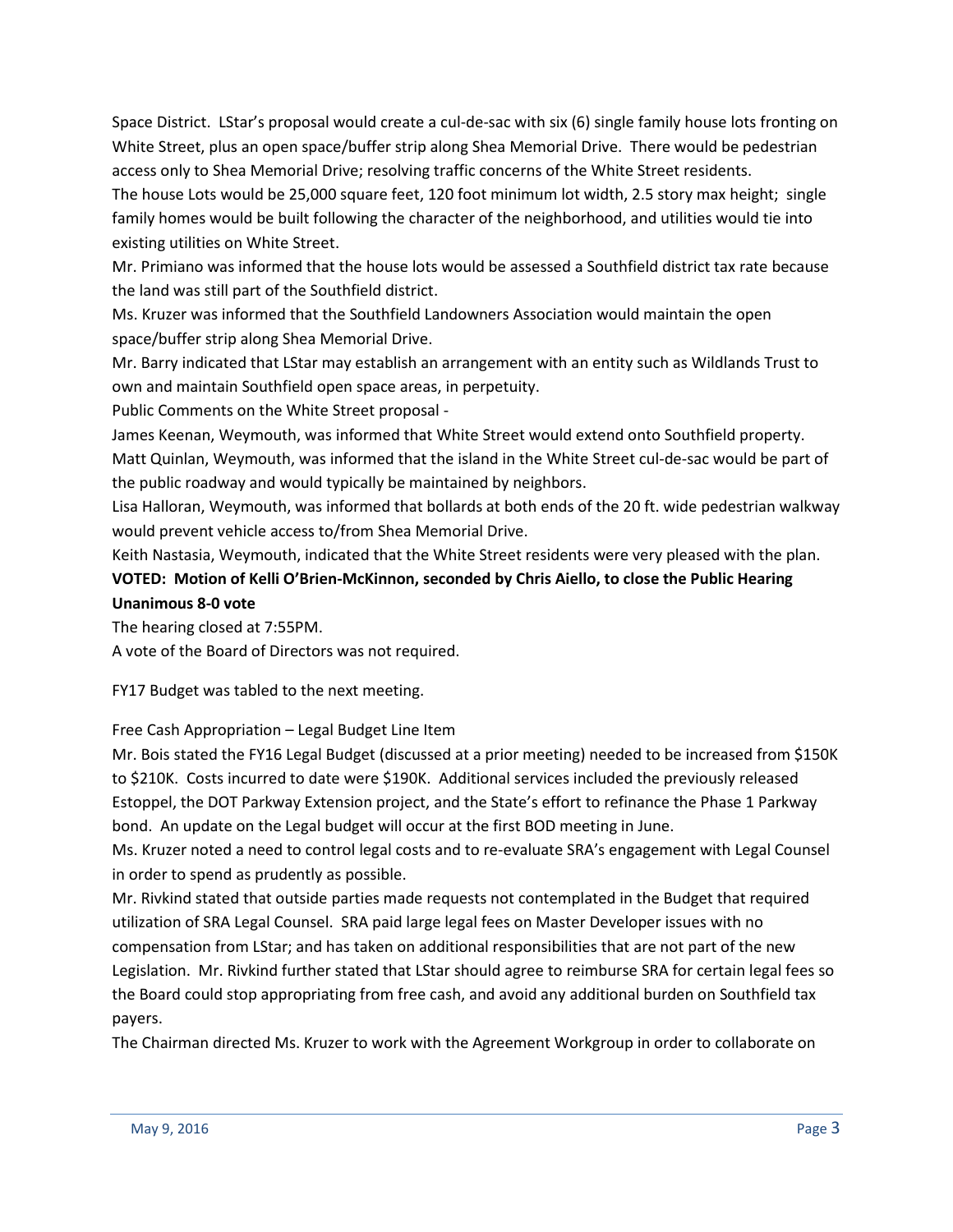legal fees and services for FY17. Board Measure 16-016 **VOTED: Motion of Chris Aiello, seconded by Kelli O'Brien-McKinnon, that the Southfield Redevelopment Authority appropriates the sum of \$60,000 from Free Cash for the funding of additional legal expenditures during Fiscal Year 2016 Unanimous 8-0 vote**

#### Applicable Subdivision Board – ANR Plan Endorsement

Mr. Young noted the previous ANR Plan motion was denied and re-written in a way that did not alter the authority of the Board.

Board Measure 16-012

**VOTED: Motion of Ralph Rivkind, seconded by Lyndsey Kruzer, that the Applicable Subdivision Board hereby authorized James Young, Land Use Administrator, to endorse 'ANR' or 'Form A' plans after the Applicable Subdivision Board has determined that said plans do not require approval in accordance with the Subdivision Rules and Regulations for NAS South Weymouth Unanimous 8-0 vote**

East/West Parkway Extension Project – Public Bid Exemption

Mr. Young noted that the SRA was waiting for full execution (and funding) of the MassDOT Parkway Agreement, in the meantime, due diligence was ongoing for competitive pricing for construction services based on MassDOT plans and specifications. Discussion ensued on expediting the procurement process to engage a contractor and to enter into a construction agreement in order to meet the November 2016 completion date.

Discussion ensued on the delayed receipt of State Funds, the ongoing effort for detailed pricing, the tight construction schedule, and the need for a public bid exemption for the construction phase of the East/West Parkway Extension project.

Board Measure 16-023

**VOTED: Motion of Robert Rizzi, seconded by Lyndsey Kruzer, that the Authority, based upon the public convenience and necessity therefor, and to the maximum extent allowable by law, hereby exempts all of the construction phase work associated with the new roadway connection between Trotter Road and East/West Parkway located within the Town of Weymouth (referred to as the East/West Parkway Extension Project) from the requirements of public bidding and procurement requirements applicable to bodies politic and corporate of the Commonwealth of Massachusetts imposed by general or special law, including without limitation, the requirements of chapters 7, 30, and 149 of the General Law, but excluding sections 28 and 29 of said chapter 149, and the regulations promulgated thereunder. The Authority makes the above finding pursuant to the authority and power granted to the Authority pursuant to Section 6(gg) of Chapter 291 of the Acts of 2014 Unanimous 8-0 vote**

#### Status Reports

Agreement Workgroup– Mr. Rivkind noted ongoing discussions with LStar on an agreement and a letter